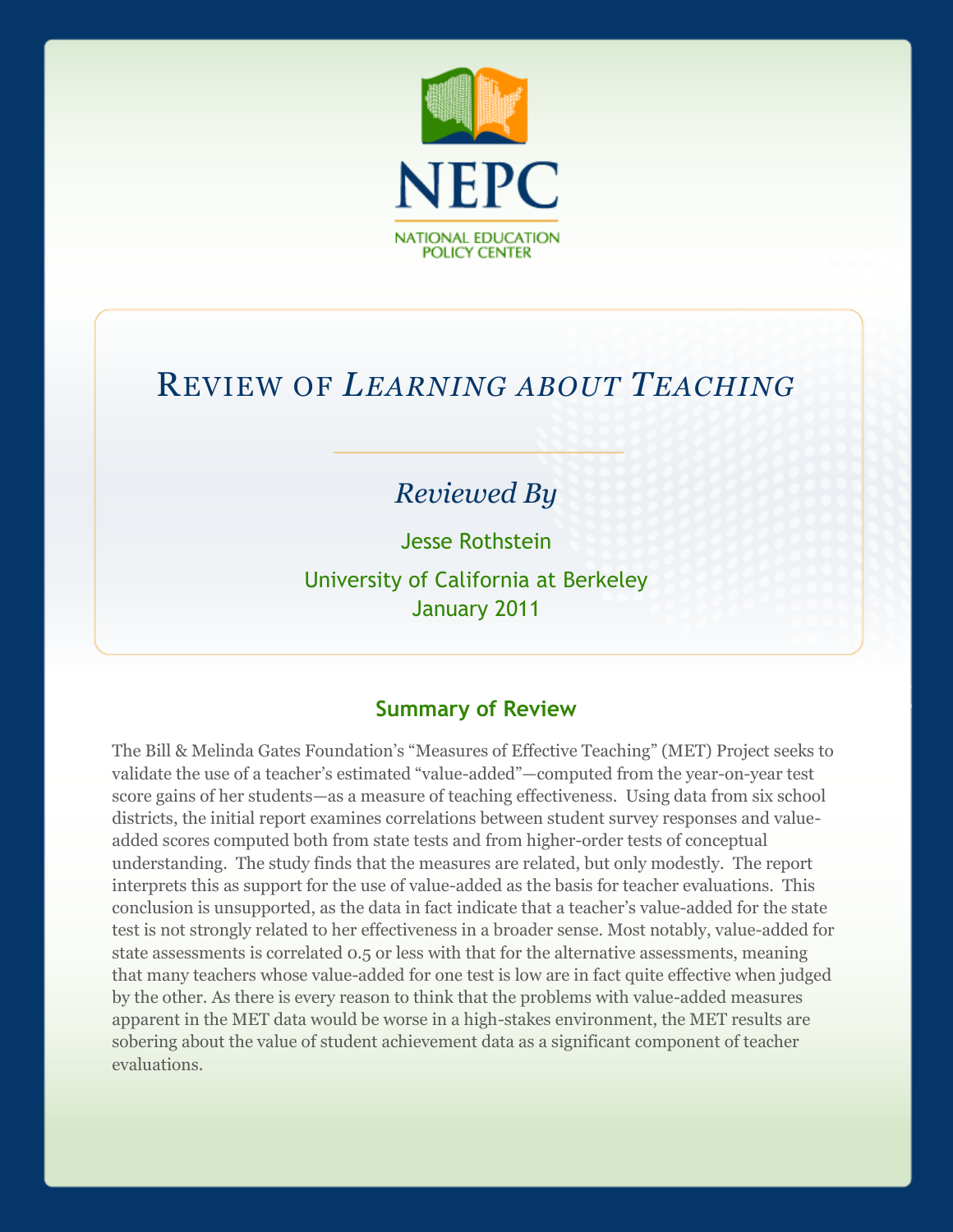**Kevin Welner** *Editor*

**William Mathis** *Managing Director*

### **Erik Gunn**

*Managing Editor*

#### **National Education Policy Center**

**School of Education, University of Colorado Boulder, CO 80309-0249 Telephone: 303-735-5290 Fax: 303-492-7090**

**Email: NEPC@colorado.edu http://nepc.colorado.edu**

**Publishing Director: Alex Molnar**



This is one of a series of Think Twice think tank reviews made possible in part by funding from the Great Lakes Center for Education Research and Practice. It is also available at http://greatlakescenter.org.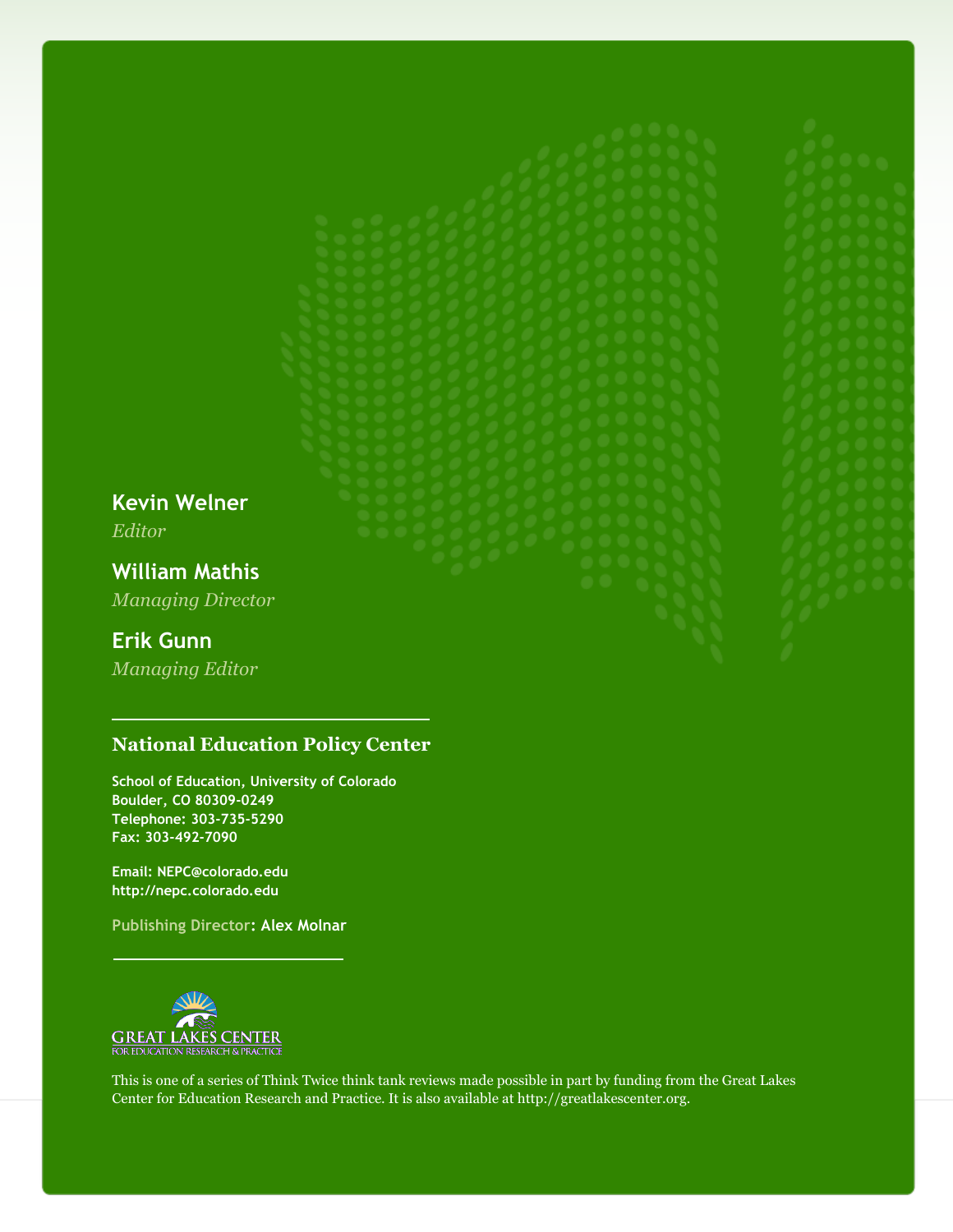# REVIEW OF *LEARNING ABOUT TEACHING*

*Jesse Rothstein, University of California at Berkeley*

#### **I. Introduction**

The Bill & Melinda Gates Foundation's "Measures of Effective Teaching" (MET) Project aims to "improve the quality of information about teaching effectiveness available to education professionals within states and districts"<sup>1</sup> by collecting and analyzing data from six major urban school districts. Two activities form MET's core. First, lessons from over 3,000 teachers were videotaped and are being scored according to five leading practice guidelines, including Charlotte Danielson's "Framework for Teaching."<sup>2</sup> Second, during the 2010-11 school year, students have been randomly assigned to participating teachers. This is intended to permit unbiased estimation of teachers' causal effects on student test scores by ensuring that teacher assignments are uncorrelated with other determinants of student achievement.

The first MET report, *Learning about Teaching: Initial Findings from the Measures of Effective Teaching Project*, was released in December 2010.<sup>3</sup> As neither the videotaped lesson scores nor the random assignment data are yet available, the report provides only preliminary analyses of teachers' "value-added" scores in 2009-10 (before the MET random assignment) and of surveys of student perceptions. The value-added scores are computed both for the regularly administered state tests and for supplemental assessments of "higher-order conceptual understanding" (p. 6). Students are asked to rate their teachers and classrooms on seven dimensions, such as control of the classroom and care shown for students.<sup>4</sup>

The MET study is an unprecedented opportunity to learn about what makes an effective teacher. However, there are troubling indications that the Project's conclusions were predetermined. The Project has two stated premises: "First, a teacher's evaluation should depend to a significant extent on his/her students' achievement gains; second, any additional components of the evaluation (e.g., classroom observations) should be valid predictors of student achievement gains" (pp. 4-5). These premises rule out conclusions that test score gains are too redundant with other available information, too loosely related with good teacher practice, or too poor a measure of the wide spectrum of material that students should learn in school to be useful components of teacher evaluations. Yet these are precisely the sorts of conclusions that the MET data can be used to support or reject.

In fact, the preliminary MET results contain important warning signs about the use of valueadded scores for high-stakes teacher evaluations. These warnings, however, are not heeded in the preliminary report, which interprets all of the results as support for the use of value-added

http://nepc.colorado.edu/thinktank/review-learning-about-teaching **1** *of* 12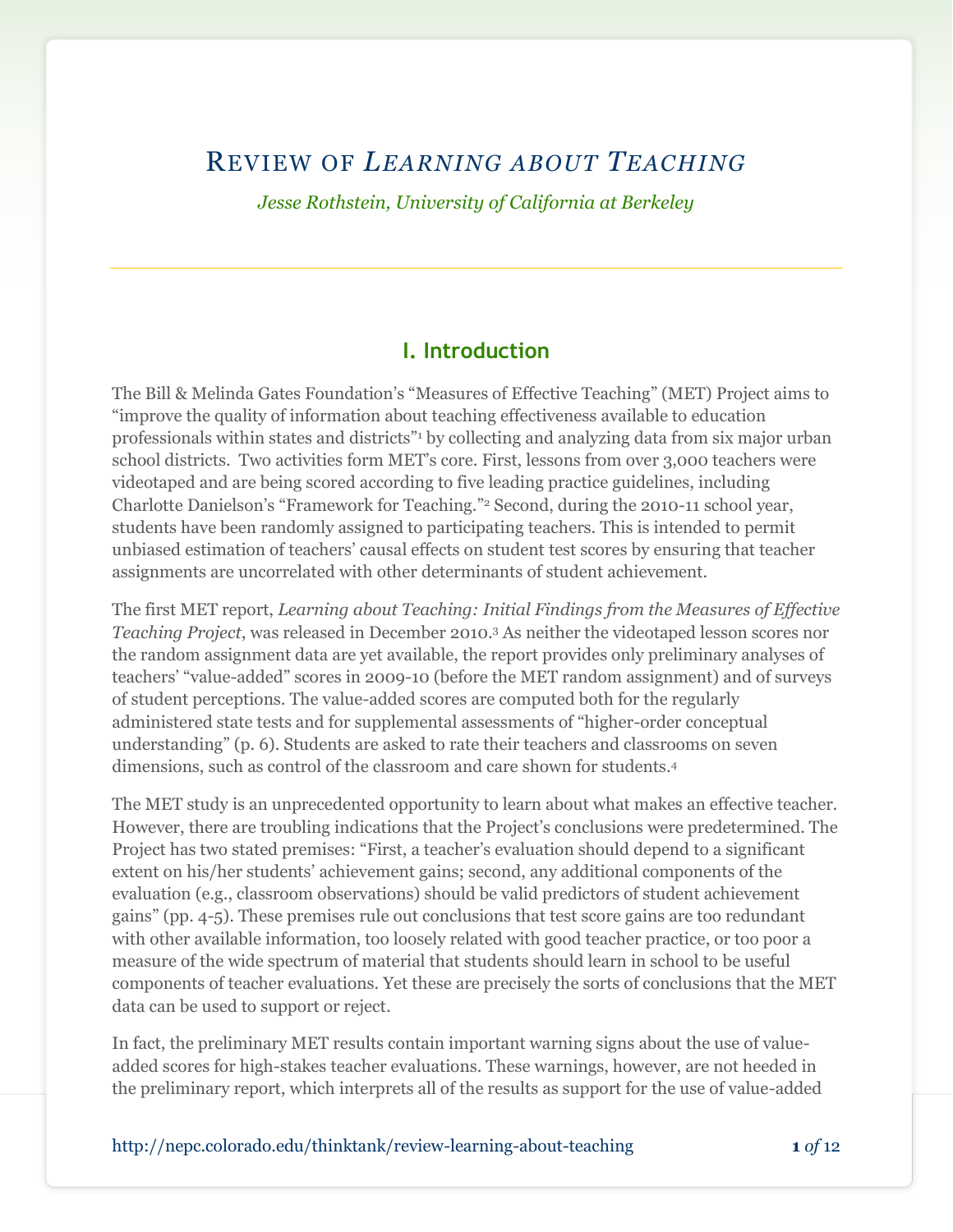models in teacher evaluation. Moreover, the report's key conclusions prejudge the results of the unfinished components of the MET study. This limits the report's value and undermines the MET Project's credibility.

# **II. Findings and Conclusions of the Report**

The report lists four findings (p. 9):

- "In every grade and subject, a teacher's past track record of value-added is among the strongest predictors of their students' achievement gains in other classes and academic years."
- "Teachers with high value-added on state tests tend to promote deeper conceptual understanding as well."
- "Teachers have larger effects on math achievement than on achievement in reading or English Language Arts, at least as measured on state assessments."
- "Student perceptions of a given teacher's strengths and weaknesses are consistent across the different groups of students they teach. Students seem to know effective teaching when they experience it."

# **III. The Report's Rationale for Its Findings and Conclusions**

The results presented in the report do not support the conclusions drawn from them. This is especially troubling because the Gates Foundation has widely circulated a stand-alone policy brief (with the same title as the research report) that omits the full analysis, so even careful readers will be unaware of the weak evidentiary basis for its conclusions.<sup>5</sup>

The report first examines the magnitude of "stable" differences—the component that persists across different classes taught by the same teacher—in teacher value-added and student perceptions. The stable component of value-added on state assessments is found to have a wider distribution for math than for English language arts (ELA). On alternative assessments designed to test higher-order skills, however, the distribution is wider for ELA than for math. (A wider distribution is taken to mean that teacher effectiveness is a more important determinant of student outcomes, though as I discuss below this relies on an unsupported assumption that value-added scores can be interpreted as reflecting teachers' causal effects.)

Student evaluations are more stable than is value-added; teachers tend to draw similar ratings across their different classes. Stability need not indicate consistency in the teacher's behavior, however. Instead, it may simply indicate that evaluations are contaminated by stable but irrelevant external factors. For example, a teacher who teaches only honors classes may elicit more agreement with the statement "My classmates behave the way my teacher wants them to" (part of the "Challenge" domain) than her colleague teaching the regular track, even if she is in fact worse at classroom management, simply because her students are better behaved to begin with. This problem is well known in the area of school accountability, where the most stable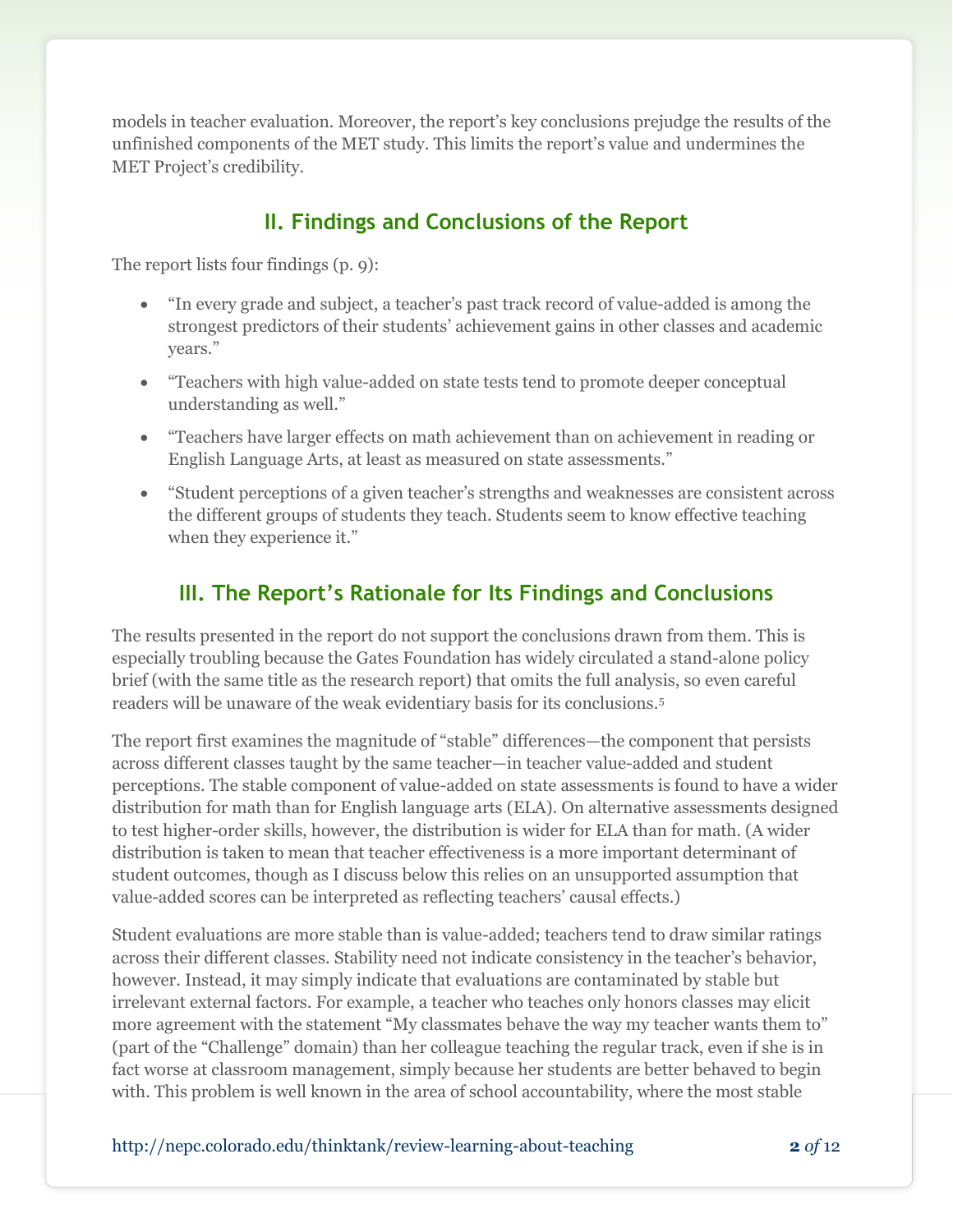measures (e.g., average test scores) consistently favor schools with students from more advantaged backgrounds while measures that better isolate school contributions (e.g., average gain scores) are much less stable.<sup>6</sup> The report does not attempt to adjust the survey responses to isolate a component more plausibly attributable to the teacher.

Next, the report examines correlations among the measures. The correlation between the stable components of a teacher's estimated value-added on the state test and on the alternative assessment is 0.54 for math and 0.37 for ELA. A 0.54 correlation means that a teacher whose stable value-added for the state assessment places her at the 80th percentile—better than four out of five teachers in the MET sample—has about a 30% chance of being below average on the alternative assessment (and vice versa). A correlation of  $0.37$  means that the 80<sup>th</sup> percentile teacher is below average on the alternate test more than one-third of the time.

Hence, while the report's conclusion that teachers who perform well on one measure "tend to" do well on the other is technically correct, the tendency is shockingly weak. As discussed below (and in contrast to many media summaries of the MET study), this important result casts substantial doubt on the utility of student test score gains as a measure of teacher effectiveness. Moreover the focus on the stable components—which cannot be observed directly but whose properties are inferred by researchers based on comparisons between classes taught by the same teacher—inflates the correlations among measures. Around 45% of teachers who appear based on the actually-observed scores to be at the 80<sup>th</sup> percentile on one measure are in fact below

# *While the report's conclusion that teachers who perform well on one measure "tend to" do well on the other is technically correct, the tendency is shockingly weak.*

average on the other. Although this problem would decrease if information from multiple years (or multiple courses in the same year) were averaged, in realistic settings misclassification rates would remain much higher than the already high rates inferred for the stable components.

Finally, the report uses a teacher's estimated value-added and student perceptions in one class to predict the teacher's value-added score in another class. The data (presented in Table 9 of the report) indicate that estimated value-added in one class is far more useful than are student perceptions for predicting value-added in another class, and indeed the student surveys add little or nothing to the predictions obtained from value-added scores alone.

Unfortunately, the results of this exercise are presented in an unusual way that makes it difficult to assess the strength of the predictions. Some simple calculations, described in the appendix to this review, suggest that the prediction models are only modestly successful. For example, even in the model for value-added on the state math test—the easiest to predict of the measures considered—a teacher whose predicted value-added is at the  $25<sup>th</sup>$  percentile (that is, lower than 75% of her colleagues) has only about a one-third chance of actually being that far below average and about the same chance of in fact being *above* average. High-stakes decisions made based on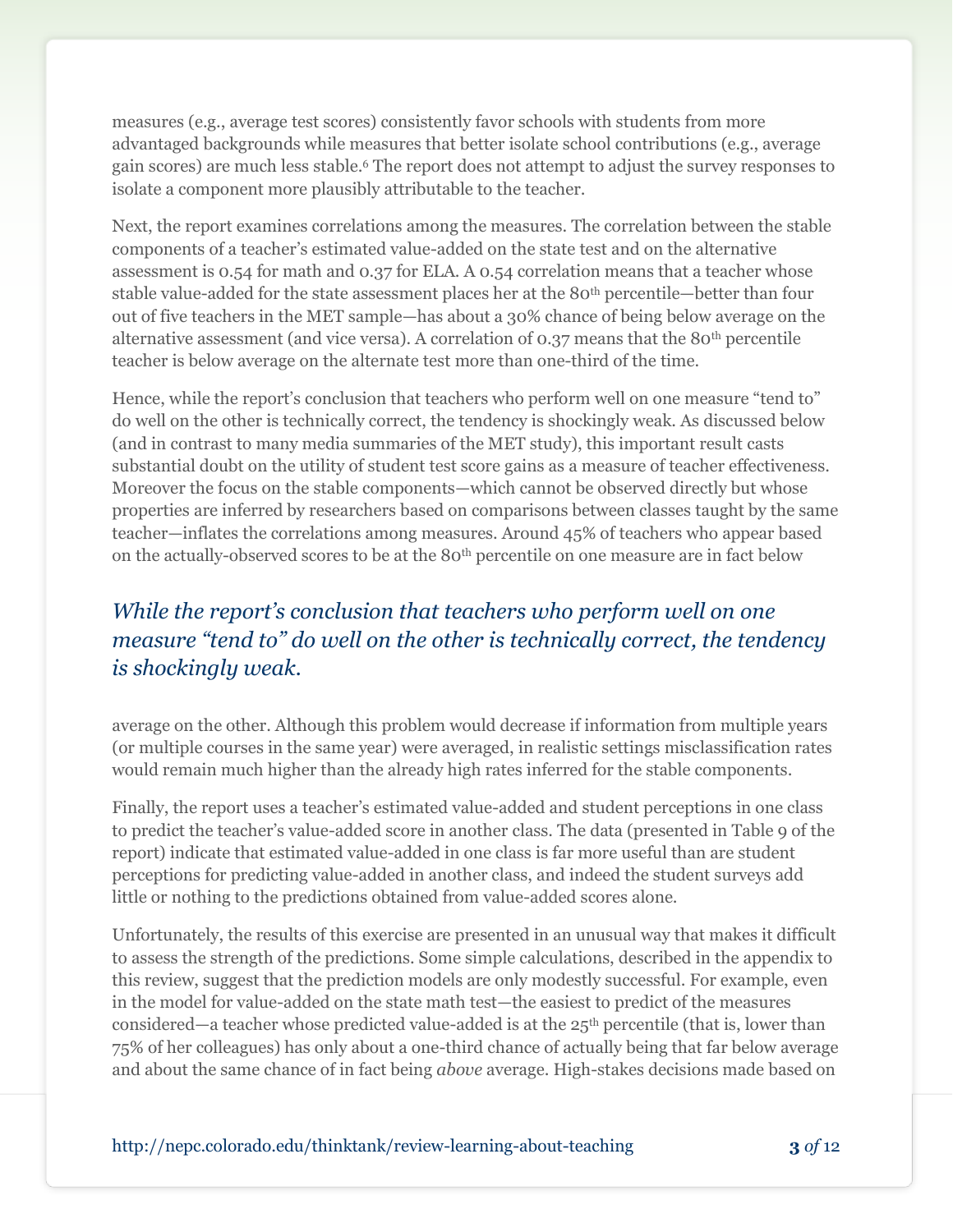predicted value-added will inevitably penalize a large number of teachers who are above average even when judged solely by the narrow metric of value-added for state tests.

### **IV. The Report's Use of Research Literature**

The report focuses on the new MET Project data and does not review the literature. The estimates of the stable component of teacher value-added resemble those found in earlier studies.<sup>7</sup> Those earlier studies also identify some unresolved concerns about the value-added methodology that, as I discuss below, bear importantly on the MET Project's agenda. Unfortunately, the report does not grapple with these issues, even when the data could be used to shed light on them.

## **V. Review of the Report's Methods**

The report relies primarily on simple, descriptive analyses. (The calculation of the value-added scores themselves is somewhat complex, though the method is well established.) While this is commendable, the methods have a number of shortcomings that are not clearly explained.

First, value-added models can only partially control for differences in the kinds of students that different teachers are assigned.<sup>8</sup> A teacher assigned unusually bright students may receive a high value-added score even though she is quite ineffective. As noted earlier, student perception measures may be sensitive in the same way, if students who tend to give their teachers high marks are disproportionately assigned to particular teachers. The random assignment component of the MET project, not yet complete, is designed to avoid these sorts of biases. Until those results are available, even the modest correlations found here cannot be confidently interpreted as reflecting common components of teachers' causal effects. Moreover, while the available data could have been investigated for signs of potential bias, this was apparently not done.<sup>9</sup>

Second, the report focuses on the components of the value-added and student survey measures that are stable across a teacher's different classrooms. This discards "transitory" components that account for two-thirds of the variation in value-added scores and one-third of the variation in student perceptions.<sup>10</sup> The stable components cannot be measured directly; instead, the report uses statistical analysis to infer their properties. The correlations among the observed measures are much weaker than those inferred for the unobserved stable components. For example, while the stable components of student perceptions and value-added are modestly correlated (around 0.4), the correlation between actually-measured perceptions and valueadded scores is closer to 0.2. It is this weak correlation that is the relevant statistic for assessing whether a policy that evaluates teachers based on a classroom-level measure of one of these is adequately identifying the teachers who do well or poorly by the other. That is, a real-world policy will have to use actual measures, not the hypothetical stable constructs.

A third important limitation lies in the specific value-added model (VAM) used. This VAM, which has been used in past research by MET Project director Thomas J. Kane and his coauthors, is not intended to identify differences in effectiveness between the teachers assigned

http://nepc.colorado.edu/thinktank/review-learning-about-teaching **4** *of* 12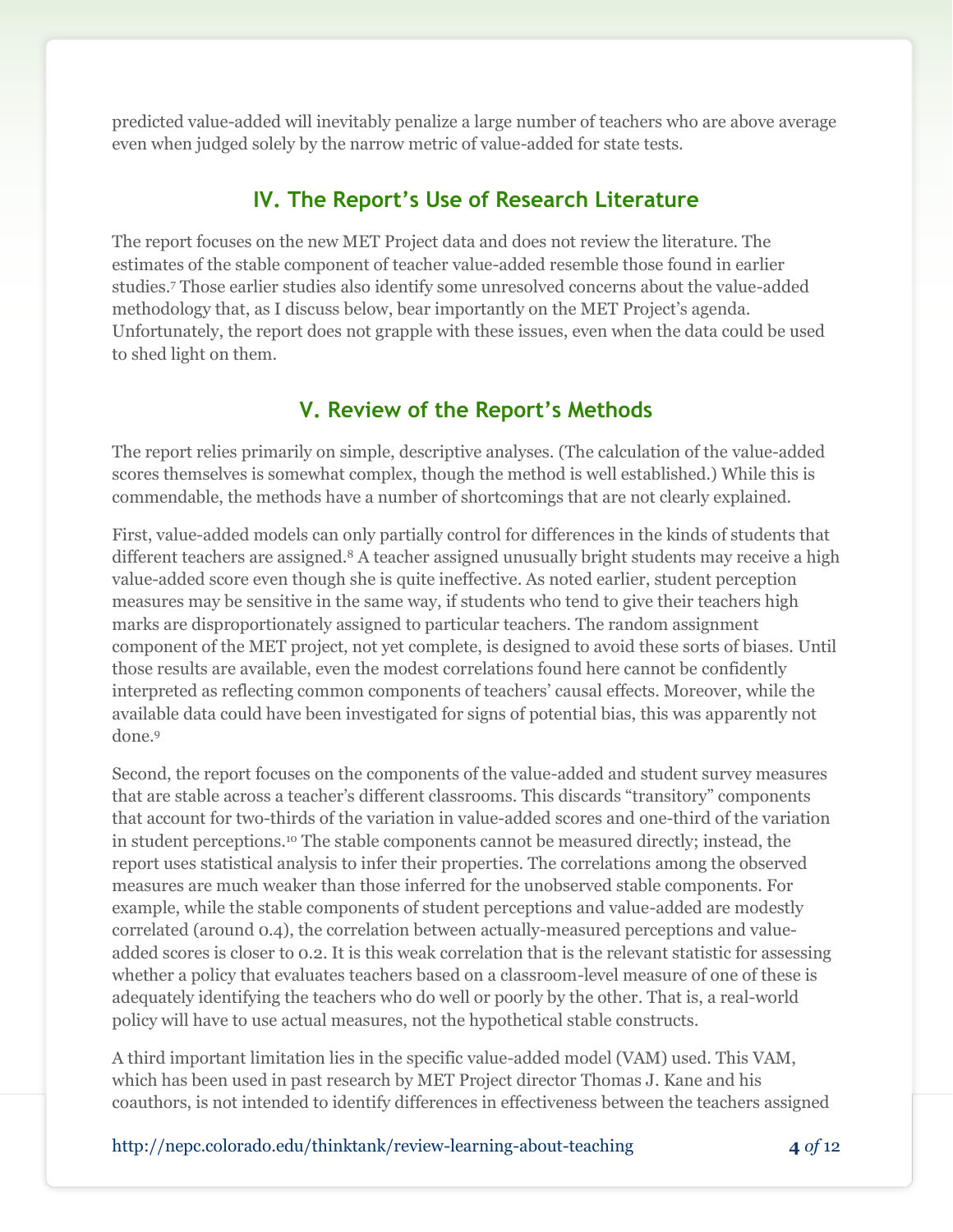to high- and low-achieving classrooms.<sup>11</sup> By design, its estimates indicate no such differences. It thus cannot be used for many of the purposes for which VAMs are intended; a district concerned about inequity in the distribution of effective teachers could not use this VAM to assess the problem. The correlations reported here might be higher or lower with the VAMs used for teacher assessments in many states and districts, which typically do permit comparisons between high- and low-scoring classrooms.<sup>12</sup>

Finally, the report does not investigate one question central to the MET Project agenda. The project's rationale for considering non-test-based measures of teacher effectiveness is that these measures can be constructive in a way that value-added scores are not, suggesting to teachers why they were judged to be effective or ineffective and what they can do to improve their performance.<sup>13</sup> But the report includes no analyses of teachers' *relative* performance on different student perception domains, and as a result we learn nothing about whether a teacher would be wise to use the student surveys to provide "feedback on specific strengths and weaknesses in [his/her] practice" (p. 31).

# **VI. Review of the Validity of the Findings and Conclusions**

The report's main conclusion, that "a teacher's past track record of value-added is among the strongest predictors of their students' achievement gains in other classes and academic years" (p. 6), is not supported by the underlying analysis. To evaluate this claim, one would have to compare the strength of *several* plausible predictors (including, for example, the classroom practice scores still being assigned). Yet this study examines only the student perception surveys, and few would expect these to be among the strongest measures of teacher effectiveness.

Other conclusions are better supported but of unclear relevance. Yes, teachers with high valueadded scores on state tests "tend to" have somewhat above-average scores when value-added is computed from alternative assessments. It is true as well that student perceptions in one class "are related to" student achievement in others. But the report has nothing to say about whether these relationships, even if causal—although the report uses causal language, this is unsupported pending the random assignment study—are large enough to be useful. They are not.

In particular, the correlations between value-added scores on state and alternative assessments are so small that they cast serious doubt on the entire value-added enterprise. The data suggest that more than 20% of teachers in the bottom quarter of the state test math distribution (and more than 30% of those in the bottom quarter for ELA) are in the top half of the alternative assessment distribution. Furthermore, these are "disattenuated" estimates that assume away the impact of measurement error. More than 40% of those whose actually available state exam scores place them in the bottom quarter are in the top half on the alternative assessment.

In other words, teacher evaluations based on observed state test outcomes are only slightly better than coin tosses at identifying teachers whose students perform unusually well or badly on assessments of conceptual understanding. This result, underplayed in the MET report,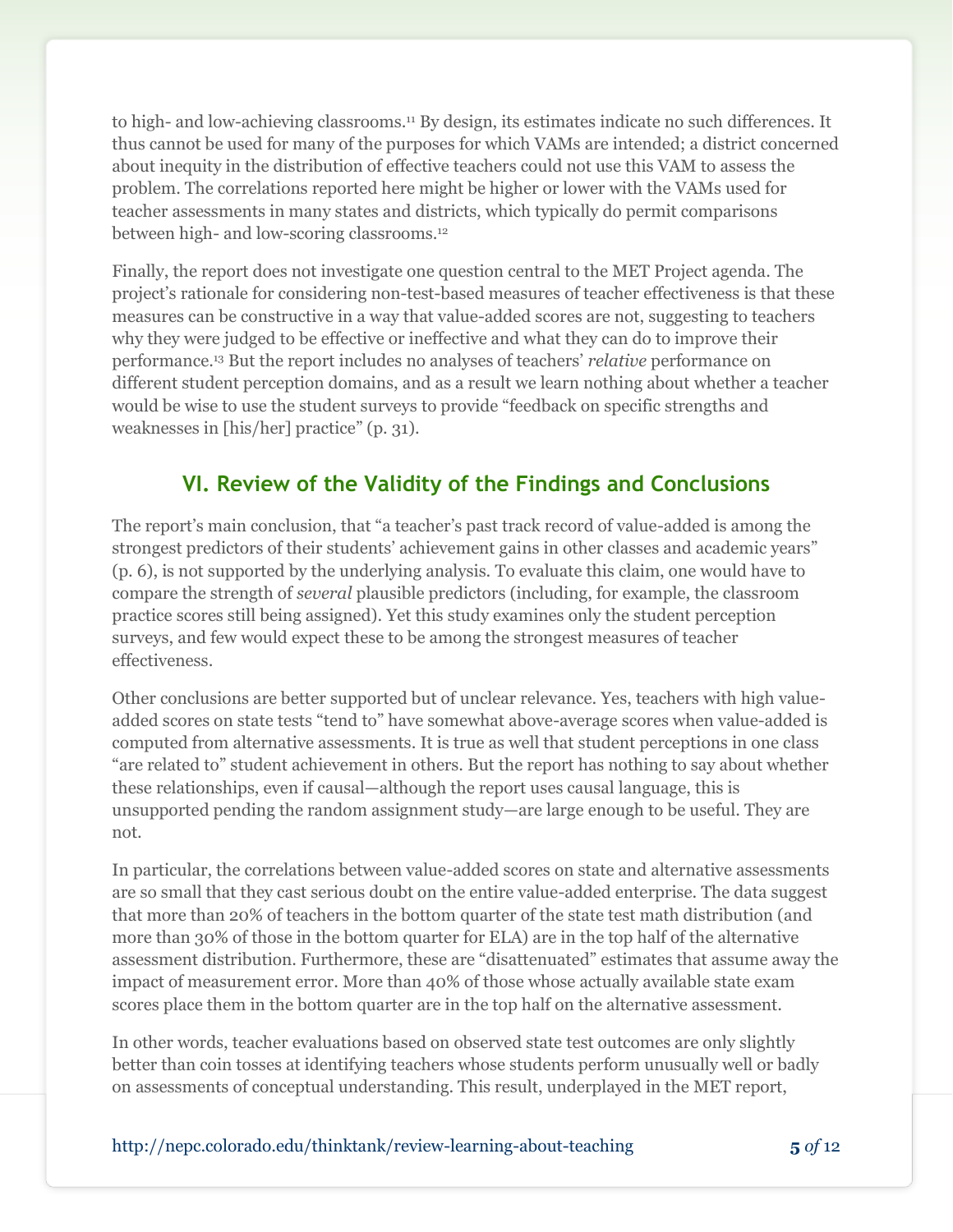reinforces a number of serious concerns that have been raised about the use of VAMs for teacher evaluations.

One such concern is that teachers facing accountability pressure will emphasize topics, skills and lessons that raise scores on the tests and de-emphasize those that are not tested. For example, if the exam covers multiplication tables but not fractions or knowledge of history, a teacher accountable for her students' scores will face an incentive to find time for more drilling on multiplication, even at the expense of those other valuable areas.

This concern is evidently well founded. The MET Project teachers whose students excel on state tests get only moderately good outcomes on more conceptually demanding tests in the same subject. A teacher who focuses on important, demanding skills and knowledge that are not tested may be misidentified as ineffective, while a fairly weak teacher who narrows her focus to the state test may be erroneously praised as effective. At a minimum, any test used for teacher evaluations would need to map perfectly to the curriculum that teachers are meant to cover. Existing state tests do not come close to this, and it is not clear that it is realistic. Even supposing higher-order conceptual understanding could be tested economically on a mass scale, the tests would also need to cover citizenship, ethics, creativity, physical fitness, impulse control,

# *The MET Project teachers whose students excel on state tests get only moderately good outcomes on more conceptually demanding tests in the same subject.*

and the other "soft" and "noncognitive" skills that are undeniably important parts of what students learn in school.

A second, related concern has to do with the advisability of targeting short-term achievement gains. An extensive literature makes clear that students assigned to high-value-added teachers see higher test scores in the year of that assignment, but that this benefit evaporates very quickly.<sup>14</sup> As just noted, one interpretation that is consistent with the MET Project data is that value-added scores capture in part the degree to which teachers are teaching to the test. Until "fade-out" is better understood, policy makers should be wary of creating even greater incentives than already exist for teachers to aim their efforts at short-term achievement. And the MET Project premise that student test score gains—which will only realistically be available as shortterm measures—should be the core of teacher assessments is unsupported and perhaps deeply misguided.

# **VII. Usefulness of the Report for Guidance of Policy and Practice**

The MET Project is assembling an unprecedented database of teacher practice measures that promises to greatly improve our understanding of teacher performance. Even the preliminary analyses in this report expand the boundaries of our knowledge, pointing, for example, to student perceptions as a potentially valuable source of information. Unfortunately, however, the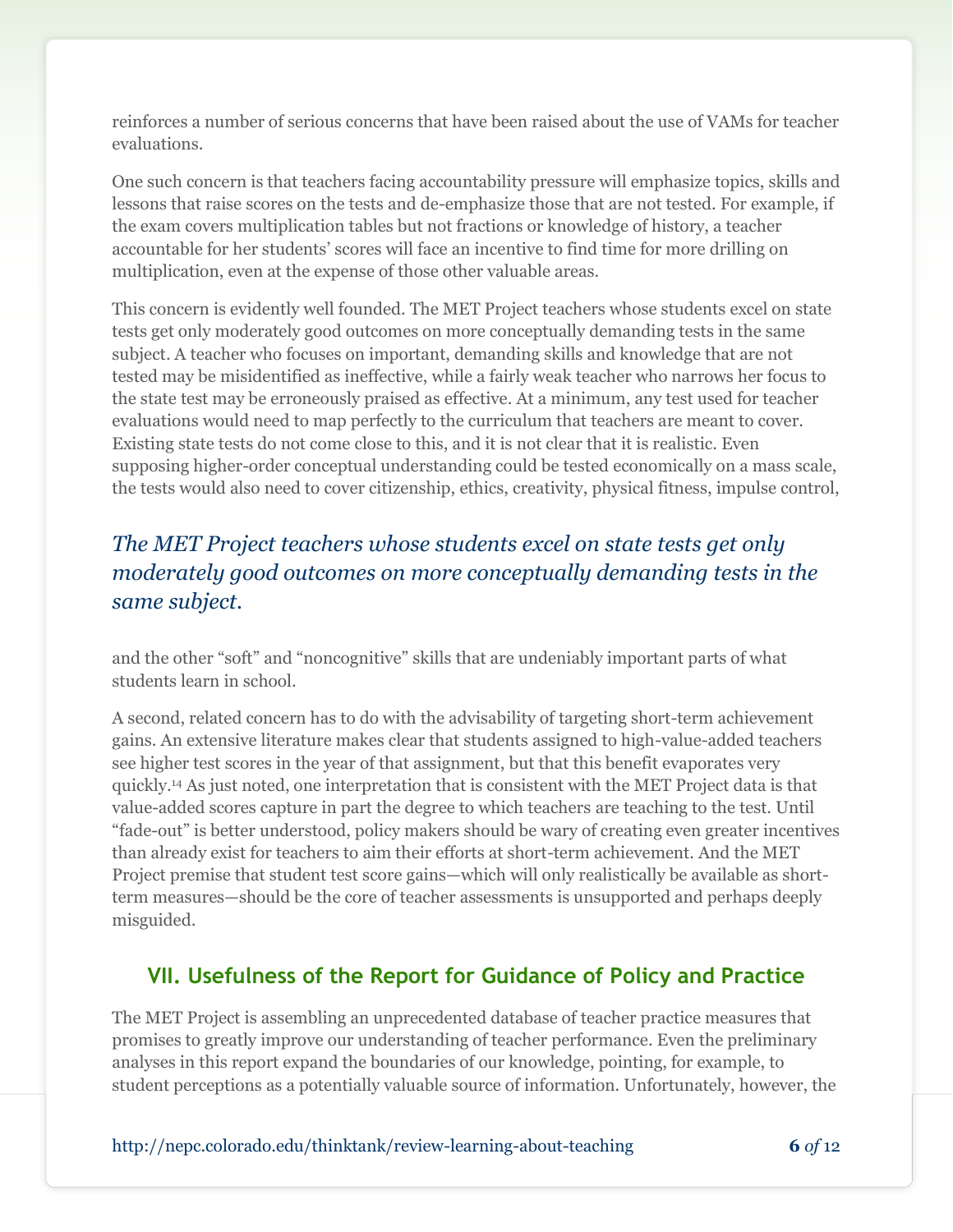analyses do not support the report's conclusions. Interpreted correctly, they undermine rather than validate value-added-based approaches to teacher evaluation.

The design of the MET study—in particular, its focus on data collected in settings where those data are not being used to guide decisions—places sharp limits on its ability to inform policy. Many of the most pressing concerns about high-stakes, test-based teacher accountability are closely tied to what is known as Campbell's Law: "The more any quantitative social indicator is used for social decision-making, the more subject it will be to corruption pressures and the more apt it will be to distort and corrupt the social processes it is intended to monitor." <sup>15</sup> The properties of the MET measures would likely be different if they were being used for high-stakes decisions, as teachers, students, and administrators would target the measures in order to achieve desired outcomes.

The MET study cannot reveal the extent or severity of the distortions that this would produce, though the preliminary data do suggest that they would be a serious problem. The specific design of student assessments is evidently an important determinant of which teachers are identified as effective, even in an environment where teachers are not held individually accountable for their student's scores. If the stakes are raised, teachers will have strong incentives to redirect their efforts toward activities that raise their measured value-added, further widening the already large wedge between the measurement and the reality.

Campbell's Law applies to other indicators as well, certainly including student surveys. Mischievous adolescents given the opportunity to influence their teachers' compensation and careers via their survey responses may not answer honestly. Teachers facing high stakes may feel compelled to alter their practice to cater to student demands, whether or not the changes are compatible with more effective instruction. Studies of zero-stakes student surveys can tell us little about how the students would respond if their teachers' careers were on the line.

A successful teacher evaluation policy must include a balanced set of measures that are relatively unsusceptible to manipulation and gaming. We have a great deal yet to learn and the complete MET study will contribute to our knowledge base. But the MET study's inability to examine how teachers, students, and administrators respond to the use of the MET measures for high-stakes decisions limits what the MET Project can tell us about the utility of the measures for real-world use.

Future research should evaluate alternative teacher evaluation *policies* rather than measures.<sup>16</sup> For example, does the use of high-stakes teacher evaluation lead to better student outcomes? Do students do better when their teachers are evaluated based on classroom observations or based on their value-added? Pilot programs that use value-added scores for teacher ratings and compensation have not, in general, shown the hoped-for impacts.<sup>17</sup> Perhaps policies based on the MET Project measures will be more successful. Until that is known, we cannot judge whether the MET Project's premises are wise or misguided. The Project's initial report is thus not very useful in guiding policy, but the guidance it does provide points in the opposite direction from that indicated by its poorly-supported conclusions.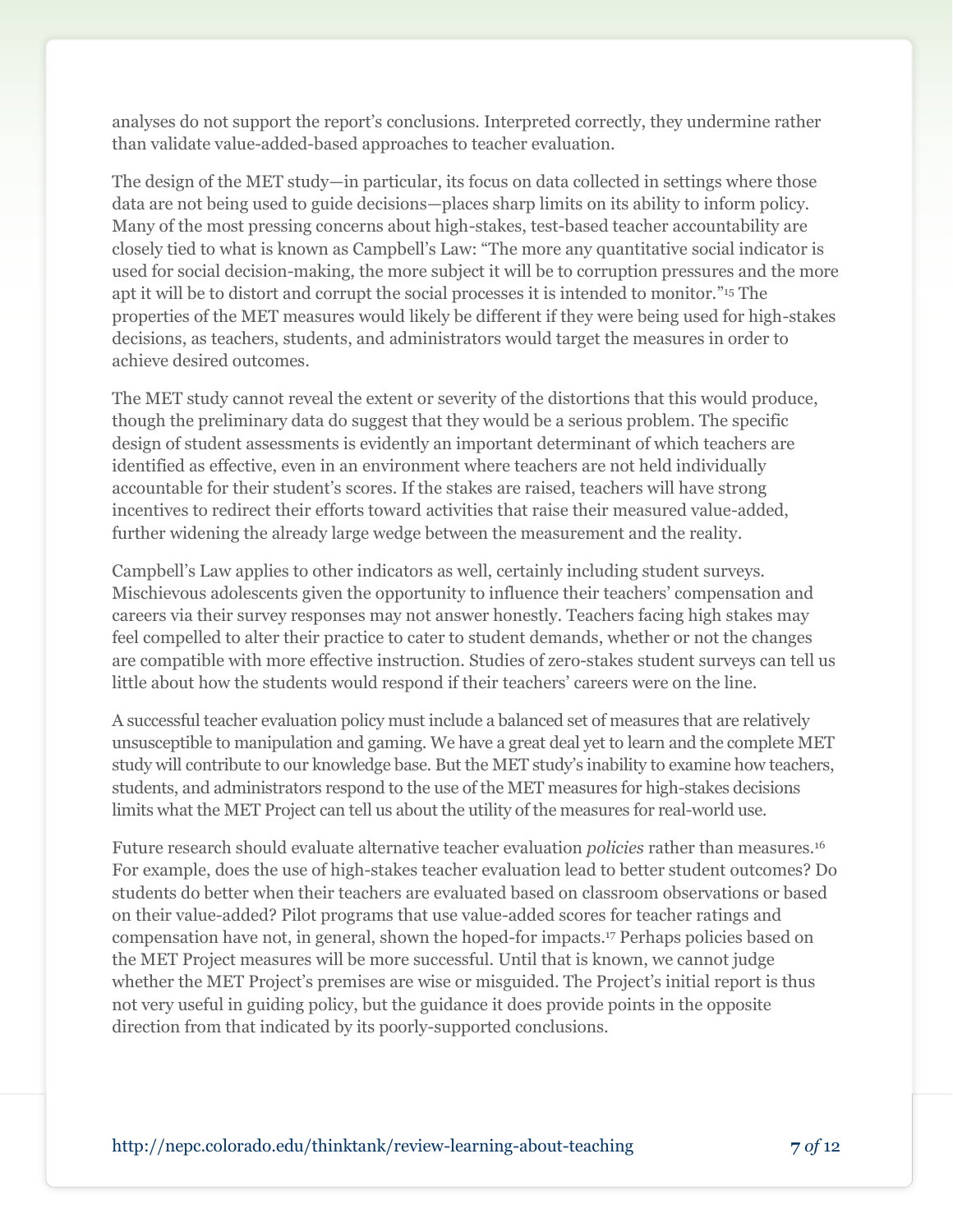## **Appendix**

This appendix describes the calculations used to assess the strength of the models used to predict teacher value-added in one class given value-added and student assessments in another class.

Table 9 of the report shows the average realized value-added of teachers in the bottom quartile and top quartile of predicted value-added. For example, when math-score value-added and student perceptions are used to predict value-added on the state math test in another section, the quarter of teachers with the "least evidence of effectiveness" had average value-added of - 0.074 in that other section, while the quarter with the "most evidence of effectiveness" had average value-added of 0.134. The difference between these is 0.208, as reported in column 3 of the table.

My calculations assume that both student perceptions and estimated value-added are normally distributed. This is likely not exactly right but good enough to support a reasonable approximation. If so, the range between the top-quartile and bottom-quartile mean can be used to infer the standard deviation of predicted value-added. A normal variable with a standard deviation of one has a top-quartile to bottom-quartile range of 2.54, so a prediction with a range of 0.208 must have a standard deviation of 0.208 / 2.54 = 0.082.

Let the prediction be X and let the stable component of the teacher's true value-added be Y. The conventional goodness-of-fit statistic for prediction models is the R-squared, which can be computed as  $R^2 = (StdDev(X) / StdDev(Y))^2$  and is interpretable as the share of the variation in stable value-added that can be predicted. Table 5 lists the standard deviations of the stable components of teacher value-added; for the state math test, this is 0.143. So the R-squared of the prediction model is  $(0.082/0.143)^2 = 0.327$ . This is quite modest; as a point of comparison, a prediction of a college student's freshman GPA given her high school GPA has an R-squared around 0.4.<sup>18</sup>

What does an R-squared of 0.327 mean? Consider the set of all teachers with predicted valueadded at the 25th percentile—that is, with a predicted value-added score (relative to the mean) of -0.055. As actual value-added has a standard deviation of 0.143, this prediction would place the teacher at the 35th percentile. In order for a teacher predicted to be at the 25th percentile to actually fall in the bottom quartile, she has to do worse than predicted. The actual 25<sup>th</sup> percentile value-added (relative to the mean) is -0.096, so the unpredicted component of her value-added has to be  $-0.096 - 0.055 = -0.041$  or less. Given a standard deviation of this component of 0.117 (calculated as the square root of the difference between the variances of Y and X), this will be true for approximately 36% of such teachers. A similar calculation indicates that 32% of teachers predicted to be at the 25th percentile will in fact fall in the top half of the stable value-added distribution.

Value-added on the state math test is somewhat more predictable than the other three outcomes considered in Table 9; for the others, R-squared ranges from 0.167 to 0.310 and the share of teachers predicted to be at the 25th percentile who actually fall in the bottom quarter ranges from 33% to just under 36%, while the share who actually fall in the top half ranges from 33% to

http://nepc.colorado.edu/thinktank/review-learning-about-teaching **8** *of* 12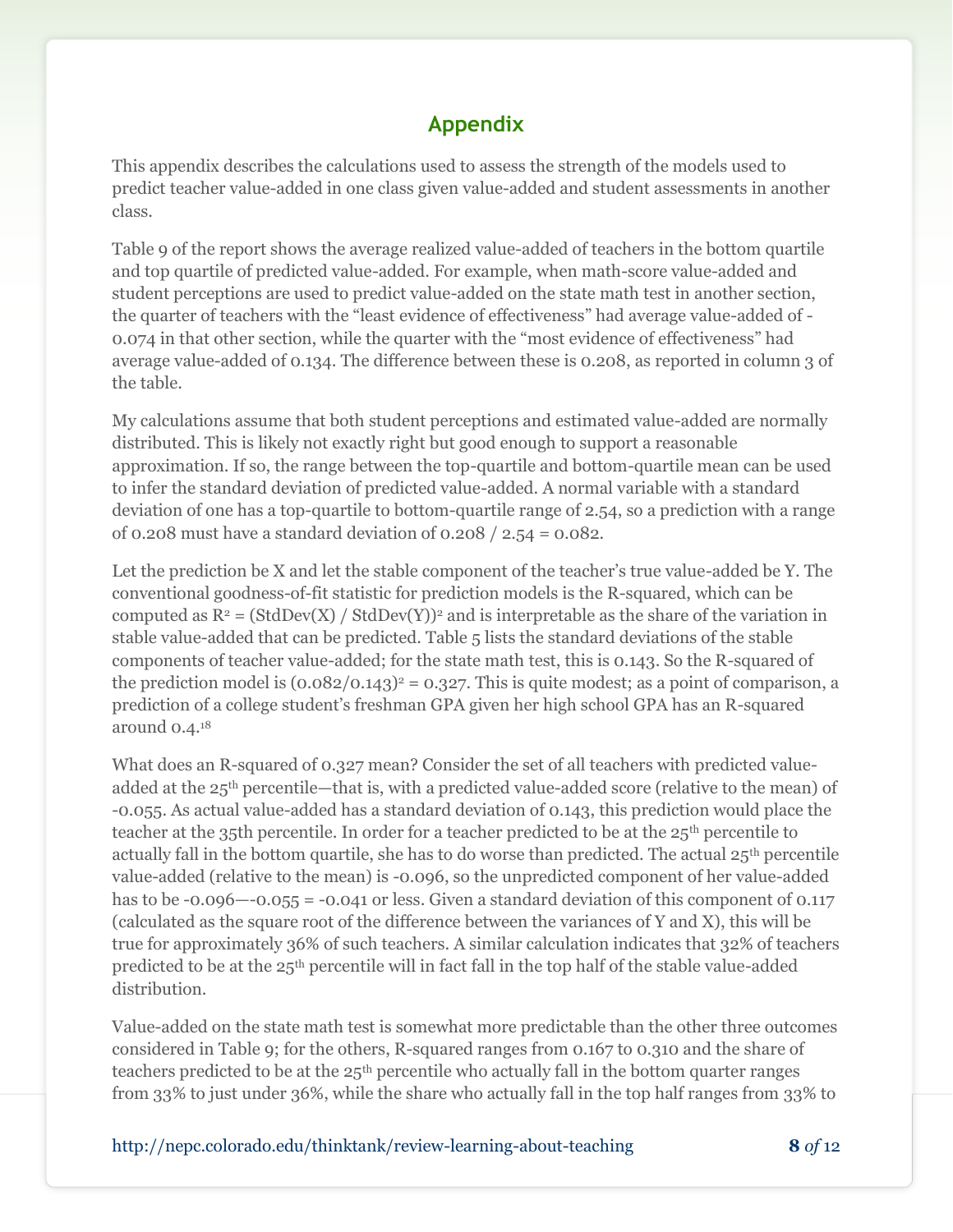38%. Value-added for state ELA scores is the least predictable of the measures, with an Rsquared of 0.167. A teacher with predicted value-added for state ELA scores at the 25<sup>th</sup> percentile is actually more likely to fall in the top half of the distribution than in the bottom quarter!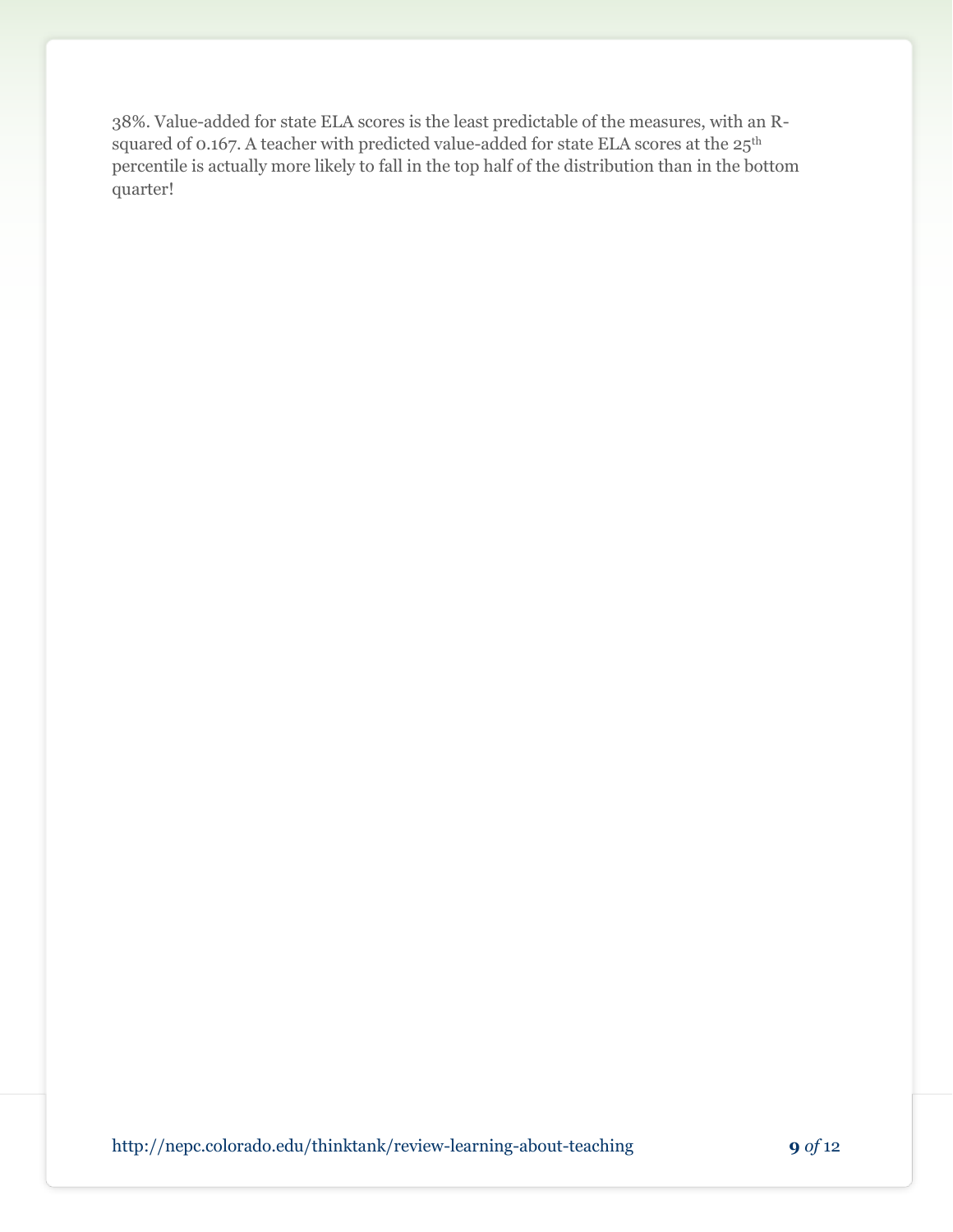#### **Notes and References**

<sup>1</sup> *Working with Teachers to Develop Fair and Reliable Measures of Effective Teaching*. MET Project White Paper. Seattle, Washington: Bill & Melinda Gates Foundation, 1. Retrieved December 16, 2010, from

http://www.metproject.org/downloads/met-framing-paper.pdf.

<sup>2</sup> The five observation protocols are Danielson's Framework for Teaching; the Classroom Assessment Scoring System developed by Bob Pianta and Bridget Hamre; Mathematical Quality of Instruction, developed by Heather Hill and Deborah Loewenberg Ball; Protocol for Language Arts Teaching Observations, developed by Pam Grossman; and the Quality Science Teaching Instrument, developed by Raymond Pecheone. See p. 6-7 of the report.

<sup>3</sup> *Learning about Teaching: Initial Findings from the Measures of Effective Teaching Project*. MET Project Research Paper. Seattle, Washington: Bill & Melinda Gates Foundation. Retrieved December 16, 2010, from

http://www.metproject.org/downloads/Preliminary\_Findings-Research\_Paper.pdf.

<sup>4</sup> The student perception surveys were developed by the Tripod Project for School Improvement, founded by Ronald F. Ferguson. Thirty-six questions are grouped into seven constructs, labeled Care, Control, Clarify, Challenge, Captivate, Confer, and Consolidate. See p. 11-12 of the report.

<sup>5</sup> *Learning about Teaching: Initial Findings from the Measures of Effective Teaching Project*. MET Project Policy Brief. Seattle, Washington: Bill & Melinda Gates Foundation. Retrieved December 16, 2010, from

http://www.metproject.org/downloads/Preliminary\_Finding-Policy\_Brief.pdf.

<sup>6</sup> See:

Kane, T.J. & Staiger, D.O. (2002, Fall). The promise and pitfalls of imprecise school accountability Measures. *The Journal of Economic Perspectives 16*(4), 91-114.

<sup>7</sup> See, e.g.:

Kane, T.J. & Staiger, D.O. (2008). *Estimating Teacher Impacts on Student Achievement: An Experimental Evaluation*. Working paper #14607, National Bureau of Economic Research. Retrieved December 16, 2010, from

http://www.nber.org/papers/w14607.

Rivkin, S.G., Hanushek, E.A. & Kain, J.F. (2005, March). Teachers, schools, and academic achievement. *Econometrica, 73*(2), 417-458.

Rothstein, J. (2010, February). Teacher quality in educational production: tracking, decay, and student achievement. *Quarterly Journal of Economics 125*(1), 175-214.

http://nepc.colorado.edu/thinktank/review-learning-about-teaching **10** *of* 12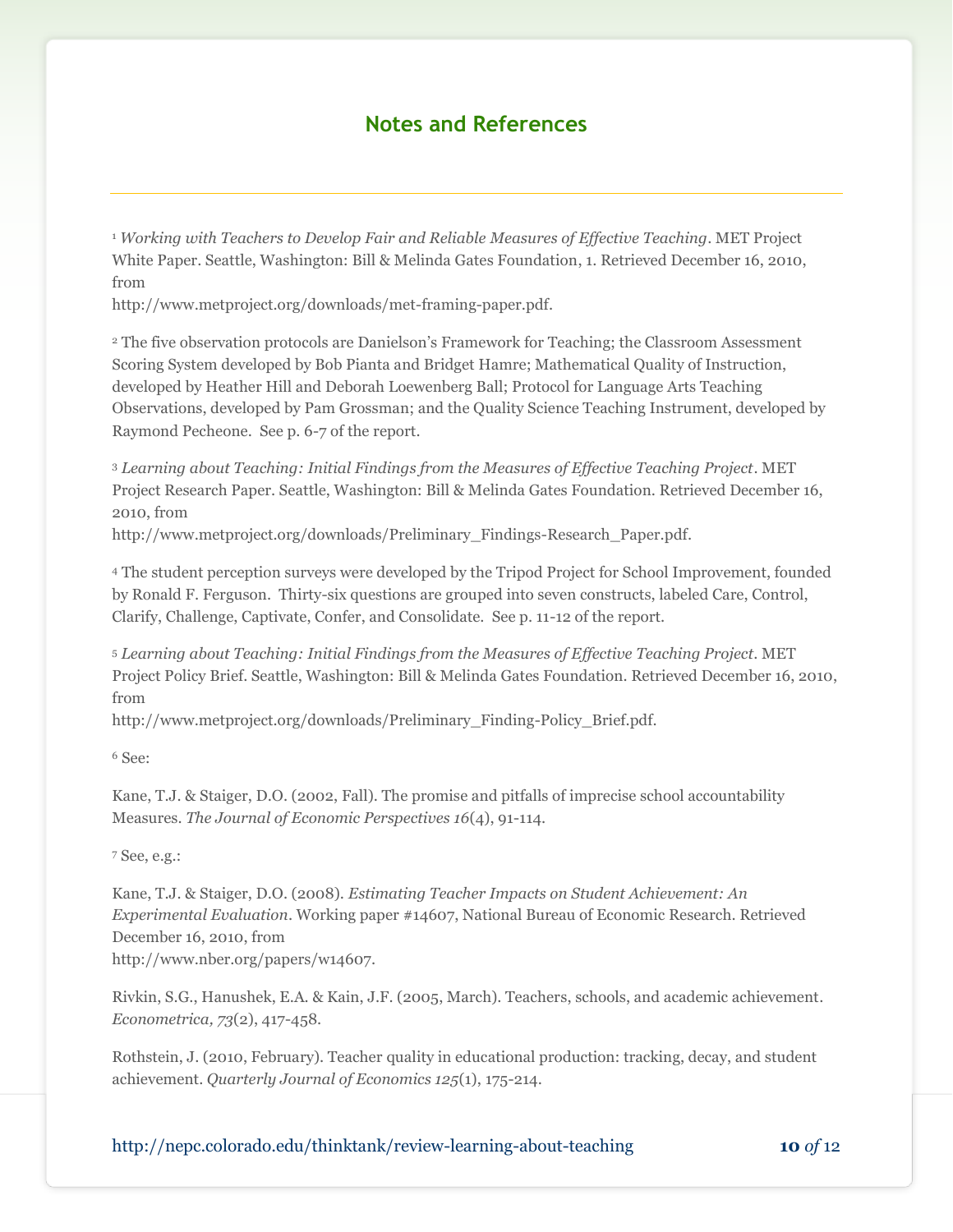<sup>8</sup> Rothstein, J. (2010, February). Teacher quality in educational production: tracking, decay, and student achievement. *Quarterly Journal of Economics 125*(1), 175-214.

<sup>9</sup> For three methods that have been used, any of which could be applied in the MET data, see:

Rothstein, J. (2010, February). Teacher quality in educational production: tracking, decay, and student achievement. *Quarterly Journal of Economics 125*(1), 175-214.

Hanushek, E.A. & Rivkin, S.G. (2010). *Constrained Job Matching: Does Teacher Job Search Harm Disadvantaged Urban Schools?*. Working paper #15816, National Bureau of Economic Research. Retrieved December 21, 2010, from http://www.nber.org/papers/w15816.

Clotfelter, C.T., Ladd, H.F. & Vigdor, J.L. (2006, Fall). Teacher-student matching and the assessment of teacher effectiveness. *Journal of Human Resources 41*(4), 778-820.

<sup>10</sup> These are the approximate ratios of the variance of the transitory component to the total variance of each measure.

<sup>11</sup> The VAM used resembles a random effects estimator, and assumes that teachers' effects are uncorrelated with any of the control variables included in the model. These variables include the student's previous test score, race, gender, free or reduced price lunch status, English language learner (ELL) status, and participation in gifted and talented programs. Importantly, the VAM also controls for the classroom-level average of each of these variables. This ensures that the average estimated effectiveness of teachers of, for example, ELL classes is no different than that of teachers of gifted and talented classes, and similarly that estimated effectiveness is uncorrelated with student- or classroom-level average prior achievement.

<sup>12</sup> For example, the models distributed by the University of Wisconsin Value-Added Research Center or the SAS Institute's Education Value Added Assessment System. See, respectively:

Meyer, R.H. (2010). "Value-added systems, accountability, and performance management in education: promises and pitfalls." Presentation at the 2010 Annual Conference of the Iowa Educational Research and Evaluation Association, Cedar Falls, IA, December 2. PowerPoint slides retrieved December 21, 2010 from

http://varc.wceruw.org/PowerPoints/Iowa\_Research\_2010\_Meyer\_slides.ppt.

Ballou, D., Sanders, W. & Wright, P. (2004, Spring). Controlling for student background in value-added assessment of teachers. *Journal of Educational and Behavioral Statistics 29*(1), 37-65.

<sup>13</sup> *Working with Teachers to Develop Fair and Reliable Measures of Effective Teaching*. Seattle, Washington: Bill & Melinda Gates Foundation, 5. Retrieved December 16, 2010, from http://www.metproject.org/downloads/met-framing-paper.pdf.

The current report describes the student assessments as a designed to provide specific feedback for teachers: "[S]tudents are asked to give feedback on specific aspects of a teacher's practice, so that teachers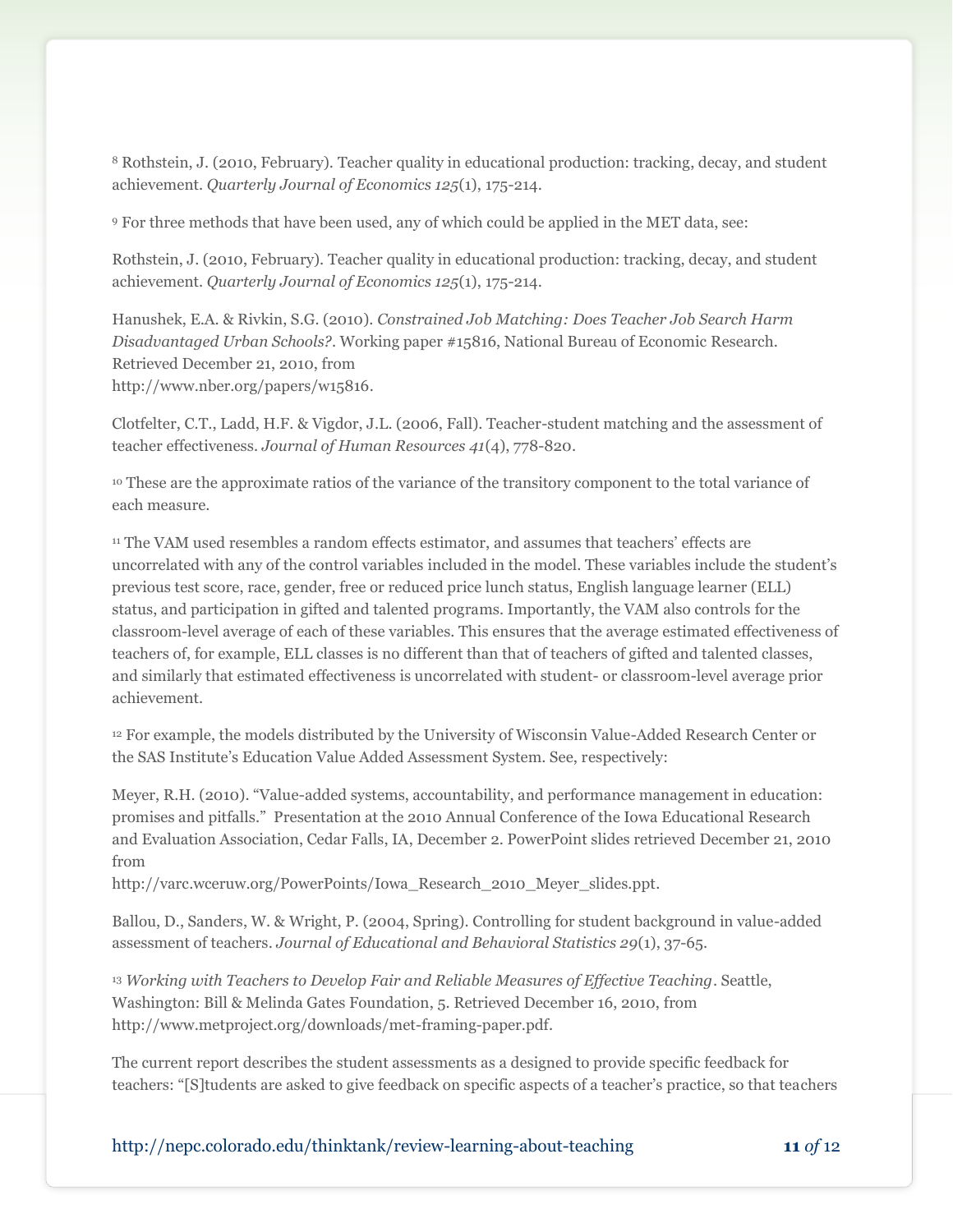can improve their use of class time, the quality of the comments they give on homework, their pedagogical practices, or their relationships with their students" (p. 7).

<sup>14</sup> See, e.g.,

Kane, T.J. & Staiger, D.O. (2008). *Estimating Teacher Impacts on Student Achievement: An Experimental Evaluation*. Working paper #14607, National Bureau of Economic Research. Retrieved December 16, 2010, from

http://www.nber.org/papers/w14607.

Rothstein, J. (2010, February). Teacher quality in educational production: tracking, decay, and student achievement. *Quarterly Journal of Economics 125*(1), 175-214.

Jacob, B.A., Lefgren, L. & Sims, D.P. (2010, fall). The persistence of teacher-induced learning. *Journal of Human Resources 45*(4), 915-943.

<sup>15</sup> Campbell, D.T. (1979). Assessing the impact of planned social change. *Evaluation and Program Planning 2*(1), 67-90.

<sup>16</sup> This point was made effectively by:

Rubin, D.B., Stuart, E.A. & Zanutto, E.L. (2004, Spring). *Journal of Educational and Behavioral Statistics 29*(1), 103-116.

<sup>17</sup> See, e.g.:

Springer, M.G., Ballou, D., Hamilton, L., Le, V., Lockwood, J.R., McCaffrey, D., Pepper, M., & Stecher, B. (2010). *Teacher Pay for Performance: Experimental Evidence from the Project on Incentives in Teaching*. Nashville, TN: National Center on Performance Incentives at Vanderbilt University. Retrieved December 16, 2010 from

http://www.performanceincentives.org/data/files/pages/POINT%20REPORT\_9.21.10.pdf.

McCaffrey, D.F. & Hamilton, L.S. (2007). *Value-Added Assessment in Practice: Lessons from the Pennsylvania Value-Added Assessment System Pilot Project*. Santa Monica, CA: RAND Corporation.

<sup>18</sup> Rothstein, J.M. (2004, July-August). College performance predictions and the SAT. *Journal of Econometrics 121*(1-2), 297-317.